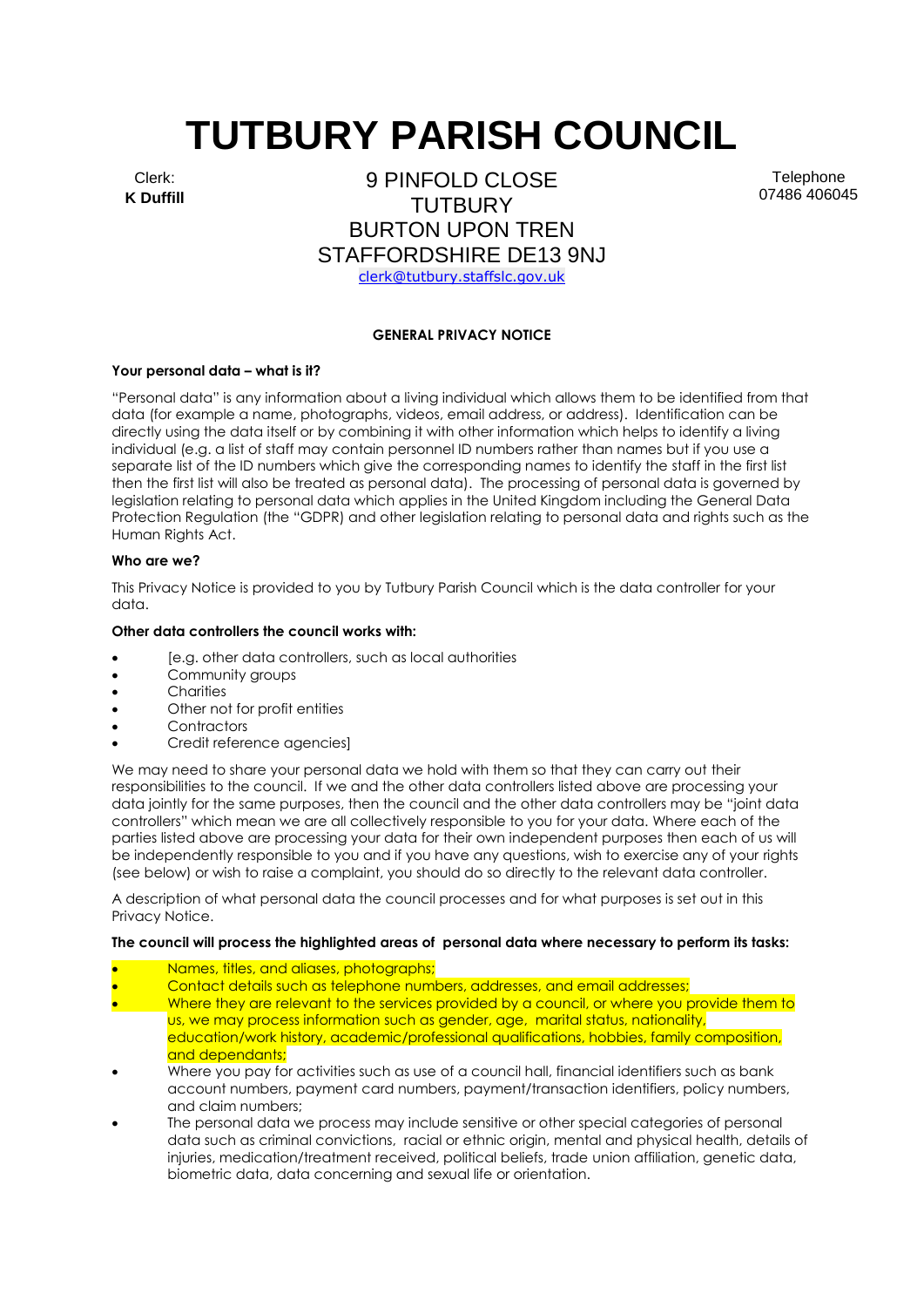# **We use your personal data for some or all of the following purposes:**

- To deliver public services including to understand your needs to provide the services that you request and to understand what we can do for you and inform you of other relevant services;
- To confirm your identity to provide some services;
- To contact you by post, email, telephone or using social media (e.g., Facebook, Twitter, WhatsApp);
- To help us to build up a picture of how we are performing:
- To prevent and detect fraud and corruption in the use of public funds and where necessary for the law enforcement functions;
- To enable us to meet all legal and statutory obligations and powers including any delegated functions;
- To carry out comprehensive safeguarding procedures (including due diligence and complaints handling) in accordance with best safeguarding practice from time to time with the aim of ensuring that all children and adults-at-risk are provided with safe environments and generally as necessary to protect individuals from harm or injury;
- To promote the interests of the council:
- To maintain our own accounts and records;
- To seek your views, opinions or comments;
- To notify you of changes to our facilities, services, events and staff, councillors and other role holders;
- To send you communications which you have requested and that may be of interest to you. These may include information about campaigns, appeals, other new projects or initiatives;
- To process relevant financial transactions including grants and payments for goods and services supplied to the council
- To allow the statistical analysis of data so we can plan the provision of services.

Our processing may also include the use of CCTV systems for the prevention and prosecution of crime.

# **What is the legal basis for processing your personal data?**

The council is a public authority and has certain powers and obligations. Most of your personal data is processed for compliance with a legal obligation which includes the discharge of the council's statutory functions and powers. Sometimes when exercising these powers or duties it is necessary to process personal data of residents or people using the council's services. We will always take into account your interests and rights. This Privacy Notice sets out your rights and the council's obligations to you.

We may process personal data if it is necessary for the performance of a contract with you, or to take steps to enter into a contract. An example of this would be processing your data in connection with the use of sports facilities, or the acceptance of an allotment garden tenancy

Sometimes the use of your personal data requires your consent. We will first obtain your consent to that use.

# **Sharing your personal data**

This section provides information about the third parties with whom the council may share your personal data. These third parties have an obligation to put in place appropriate security measures and will be responsible to you directly for the manner in which they process and protect your personal data. It is likely that we will need to share your data with some or all of the following (but only where necessary):

- The data controllers listed above under the heading "Other data controllers the council works with";
- Our agents, suppliers and contractors. For example, we may ask a commercial provider to publish or distribute newsletters on our behalf, or to maintain our database software;
- On occasion, other local authorities or not for profit bodies with which we are carrying out joint ventures e.g. in relation to facilities or events for the community.

# **How long do we keep your personal data?**

We will keep some records permanently if we are legally required to do so. We may keep some other records for an extended period of time. For example, it is currently best practice to keep financial records for a minimum period of 8 years to support HMRC audits or provide tax information. We may have legal obligations to retain some data in connection with our statutory obligations as a public authority. The council is permitted to retain data in order to defend or pursue claims. In some cases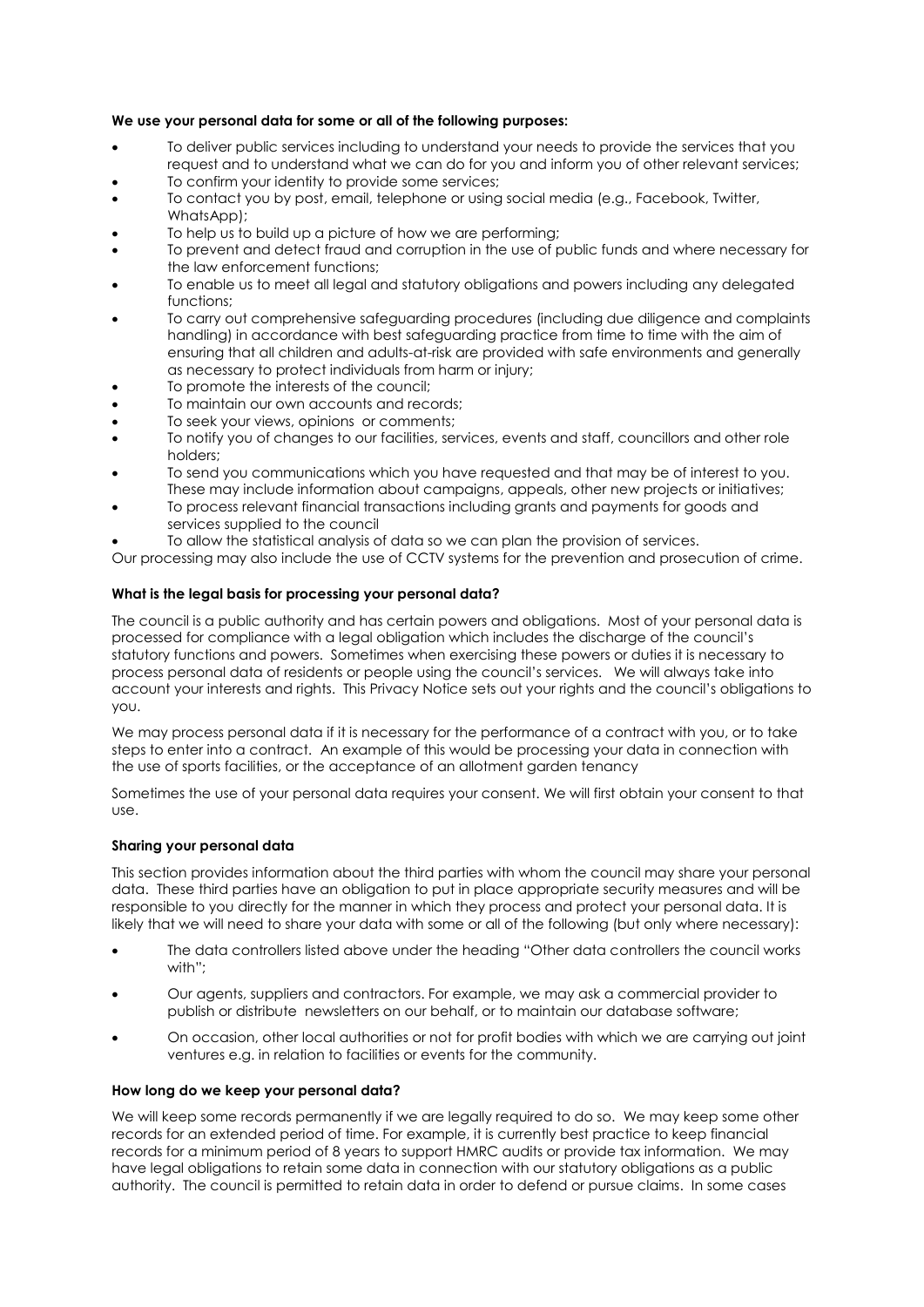the law imposes a time limit for such claims (for example 3 years for personal injury claims or 6 years for contract claims). We will retain some personal data for this purpose as long as we believe it is necessary to be able to defend or pursue a claim. In general, we will endeavour to keep data only for as long as we need it. This means that we will delete it when it is no longer needed.

# **Your rights and your personal data**

You have the following rights with respect to your personal data:

When exercising any of the rights listed below, in order to process your request, we may need to verify your identity for your security. In such cases we will need you to respond with proof of your identity before you can exercise these rights.

# *1) The right to access personal data we hold on you*

- At any point you can contact us to request the personal data we hold on you as well as why we have that personal data, who has access to the personal data and where we obtained the personal data from. Once we have received your request we will respond within one month.
- There are no fees or charges for the first request but additional requests for the same personal data or requests which are manifestly unfounded or excessive may be subject to an administrative fee.

# *2) The right to correct and update the personal data we hold on you*

If the data we hold on you is out of date, incomplete or incorrect, you can inform us and your data will be updated.

# *3) The right to have your personal data erased*

- If you feel that we should no longer be using your personal data or that we are unlawfully using your personal data, you can request that we erase the personal data we hold.
- When we receive your request, we will confirm whether the personal data has been deleted or the reason why it cannot be deleted (for example because we need it for to comply with a legal obligation).

# *4) The right to object to processing of your personal data or to restrict it to certain purposes only*

• You have the right to request that we stop processing your personal data or ask us to restrict processing. Upon receiving the request, we will contact you and let you know if we are able to comply or if we have a legal obligation to continue to process your data.

# *5) The right to data portability*

- You have the right to request that we transfer some of your data to another controller. We will comply with your request, where it is feasible to do so, within one month of receiving your request.
- *6) The right to withdraw your consent to the processing at any time for any processing of data to which consent was obtained*
- You can withdraw your consent easily by telephone, email, or by post (see Contact Details below).
- *7) The right to lodge a complaint with the Information Commissioner's Office.*
- You can contact the Information Commissioners Office on 0303 123 1113 or via email https://ico.org.uk/global/contact-us/email/ or at the Information Commissioner's Office, Wycliffe House, Water Lane, Wilmslow, Cheshire SK9 5AF.

# **Transfer of Data Abroad**

Any personal data transferred to countries or territories outside the European Economic Area ("EEA") will only be placed on systems complying with measures giving equivalent protection of personal rights either through international agreements or contracts approved by the European Union.

# **Further processing**

If we wish to use your personal data for a new purpose, not covered by this Privacy Notice, then we will provide you with a new notice explaining this new use prior to commencing the processing and setting out the relevant purposes and processing conditions. Where and whenever necessary, we will seek your prior consent to the new processing.